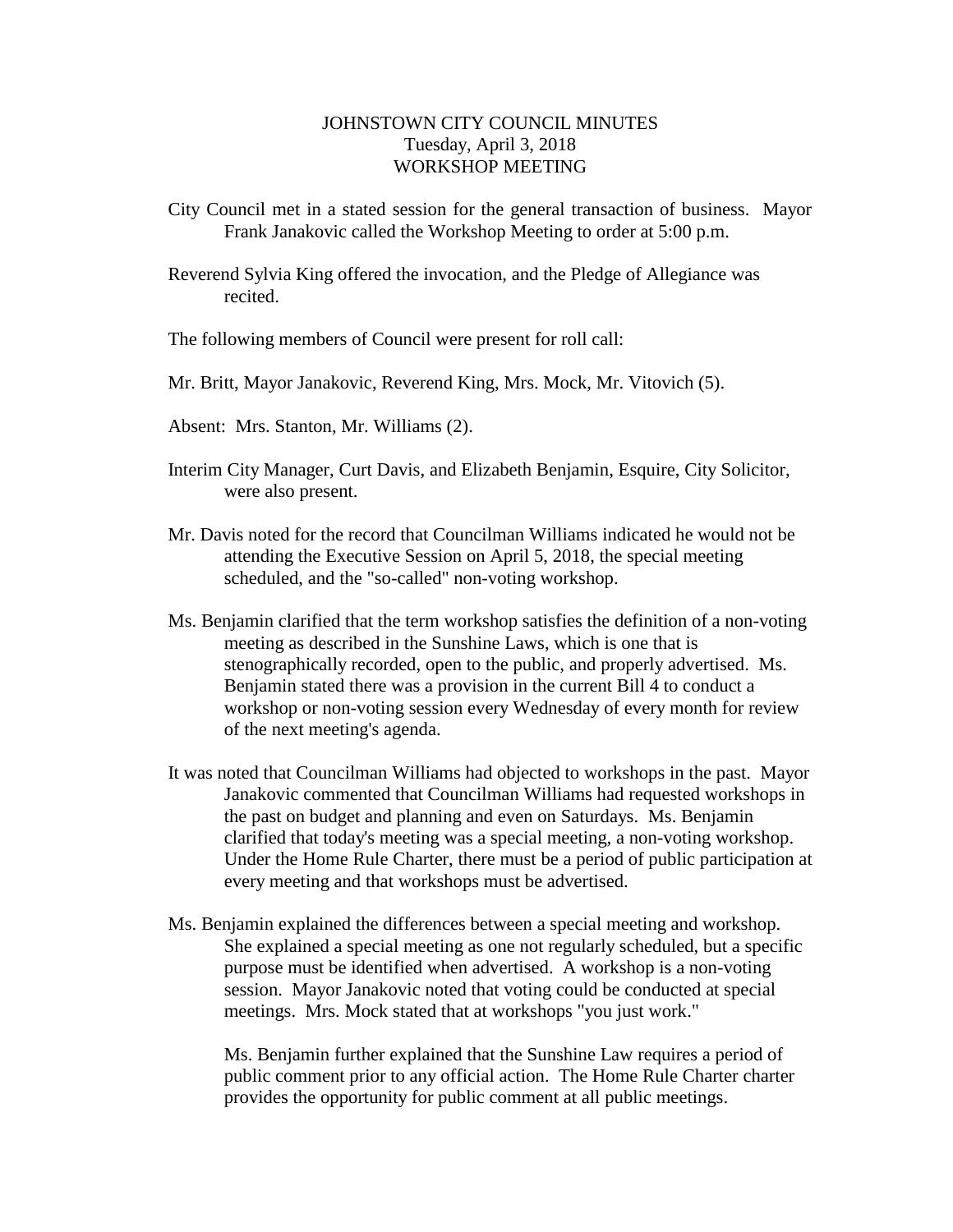- It was noted for the record that Councilman Williams had chosen not to attend this workshop and the review of City applicants for City Manager on Thursday. Mr. Davis indicated that there had been no response from Mrs. Stanton.
- Ms. Benjamin explained an Executive Session as a meeting permitted to be held behind closed doors to address certain topics like labor relations, acquisition of real estate, legal opinions, personnel and litigation.
- Mr. Vitovich commented on the controversy that exists on Council, and that five members have shown up "willing to do the right thing" and "do what's best for our City."
- Mayor Janakovic commented on having to sit through topics previously discussed in prior workshops. Mr. Britt as well noted the length of last month's Council meeting. Ms. Benjamin suggested one way to maintain order at a Council meeting was to prepare a well thought-out and structured agenda. She suggested Council consider revising the agenda, that all Council reports could be held at the end to generate more discussion.
- It was noted that each Council member in the past was responsible to report on a section or area of town, but it was further noted that at the time there were nine Council members.
- Mr. Vitovich requested Ms. Benjamin clarify the term, "call for the question." Ms. Benjamin explained that calling for the question was like a motion that requires a second and Council vote, and that whoever was speaking at the time must be permitted to finish speaking. There was discussion regarding the timeline for submission of agenda items, including those for public comment.
- After further discussion, Mayor Janakovic clarified that all agenda items must be submitted to Ms. Cushing by Wednesday at noon. Ms. Cushing requested additional time to post to the website. Mr. Davis noted seven business days might be better to post ordinances and resolutions to the website. Council agreed that regular meetings be advertised two business days before the regular meeting, and that the agenda be posted to the public on the Monday before the meeting. If Monday were a holiday, then the agenda would be posted on Tuesday by noon. There was further discussion regarding the timeline. Ms. Benjamin noted that Council members were welcome to offer additional suggestions.
- Ms. Benjamin referred Council members to Chapter 210 of the Administrative Code and Bill No. 4, which is a bill to make changes to Chapter 210. There was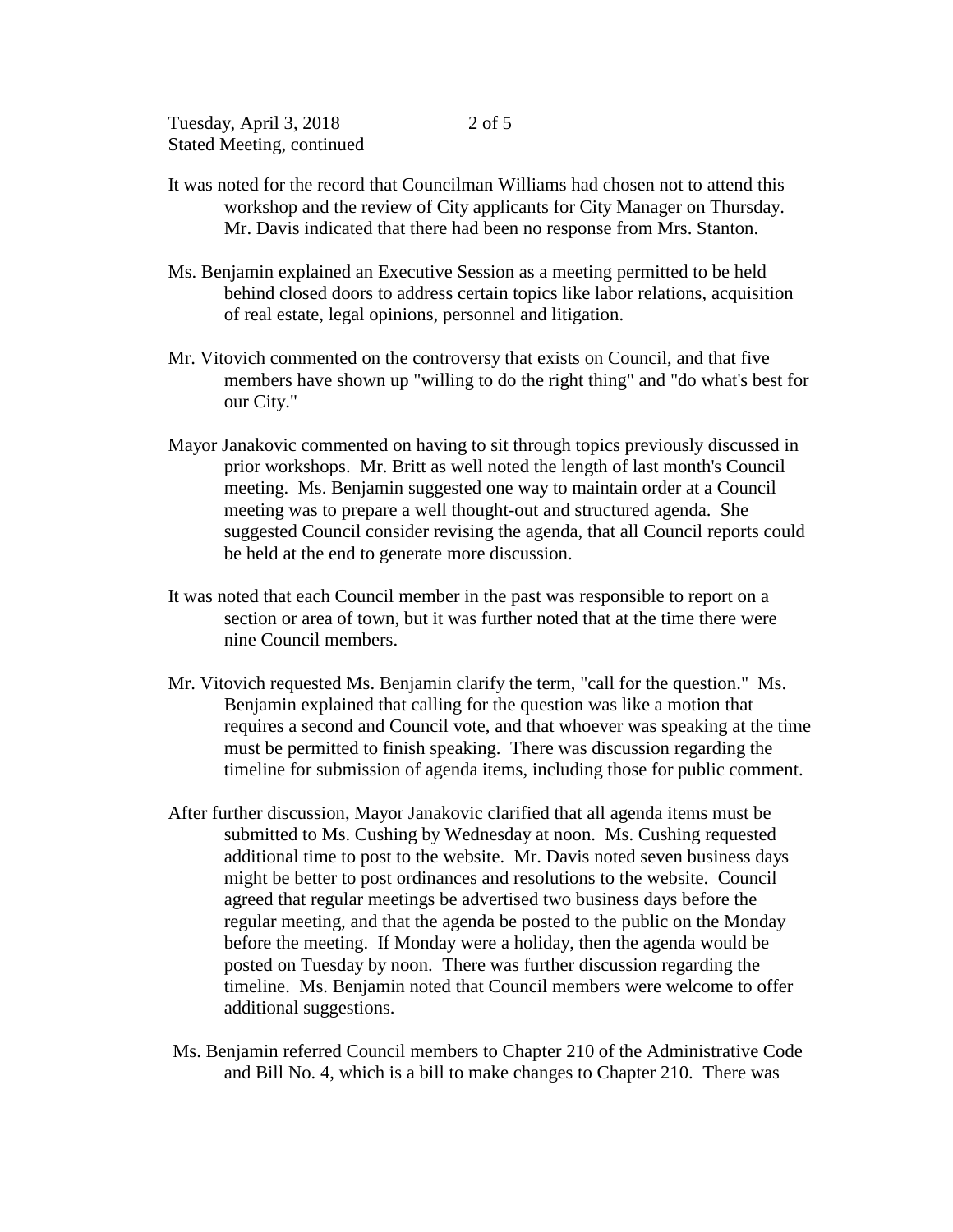discussion with regard to changing Chapter 210.13 of the Administrative Code to be consistent with the Charter concerning public comment.

- Bill No. 203(a) of Bill No. 4, wherein it is stated that regular meetings of Council shall be held at least once a month, all regular meetings shall commence at 6:00 p.m., and any workshop meeting shall be duly advertised for the months of January, February, March, April, September and October on the 4th Wednesday of the month and designated as non-voting meetings.
- Ms. Benjamin referred to Section 210.08 for discussion of differences between regular meetings, special meetings, and emergency meetings. She suggested that the definition for the non-voting meeting held every 4th Wednesday of the month be added to that section. It was noted that options for discussion at the non-voting meeting could consist of discussion of potential agenda items and other pertinent ongoing City matters described more specifically by the City Manager.
- Time limits were also discussed. Ms. Benjamin indicated that Bill No. 4 proposed the time for public comment on agenda items would be limited to five minutes and three minutes for non-agenda items and would include exchanges with Council members. She explained that by law the public comment portion of the meeting must be held at the beginning of Council meetings. There was also discussion to include City residents and City taxpayers' terminology.
- Ms. Benjamin referred Council members to 210.09 for further discussion of agenda meetings. It was noted the change for guest presentations would be omitted. Council discussed combining the Council Updates and Neighborhood Liaisons portion of the agenda. Reverend King suggested that Council members should have designated neighborhoods, so the residents of that neighborhood could bring concerns to that one Council member.
- Mr. Davis commented that this was done in the past as a Council procedure and not a resolution. The neighborhoods include Prospect, Woodvale/Conemaugh Borough, Downtown, Hornerstown/Walnut Grove, Kernville, 8th Ward/Roxbury, Morrellville, Oakhurst, Cambria City/Minersville, and Coopersdale. Mr. Davis indicated that neighborhood volunteers are requested first. If there were none, then the districts would be assigned during Council's next meeting. The title would remain as Council Updates, Neighborhood Liaisons Reports.
- Ms. Benjamin referred Council members to agenda action items for discussion. She explained that under the Sunshine Law the public has to be allowed to speak before official action is taken. Ms. Benjamin stated the definition of agenda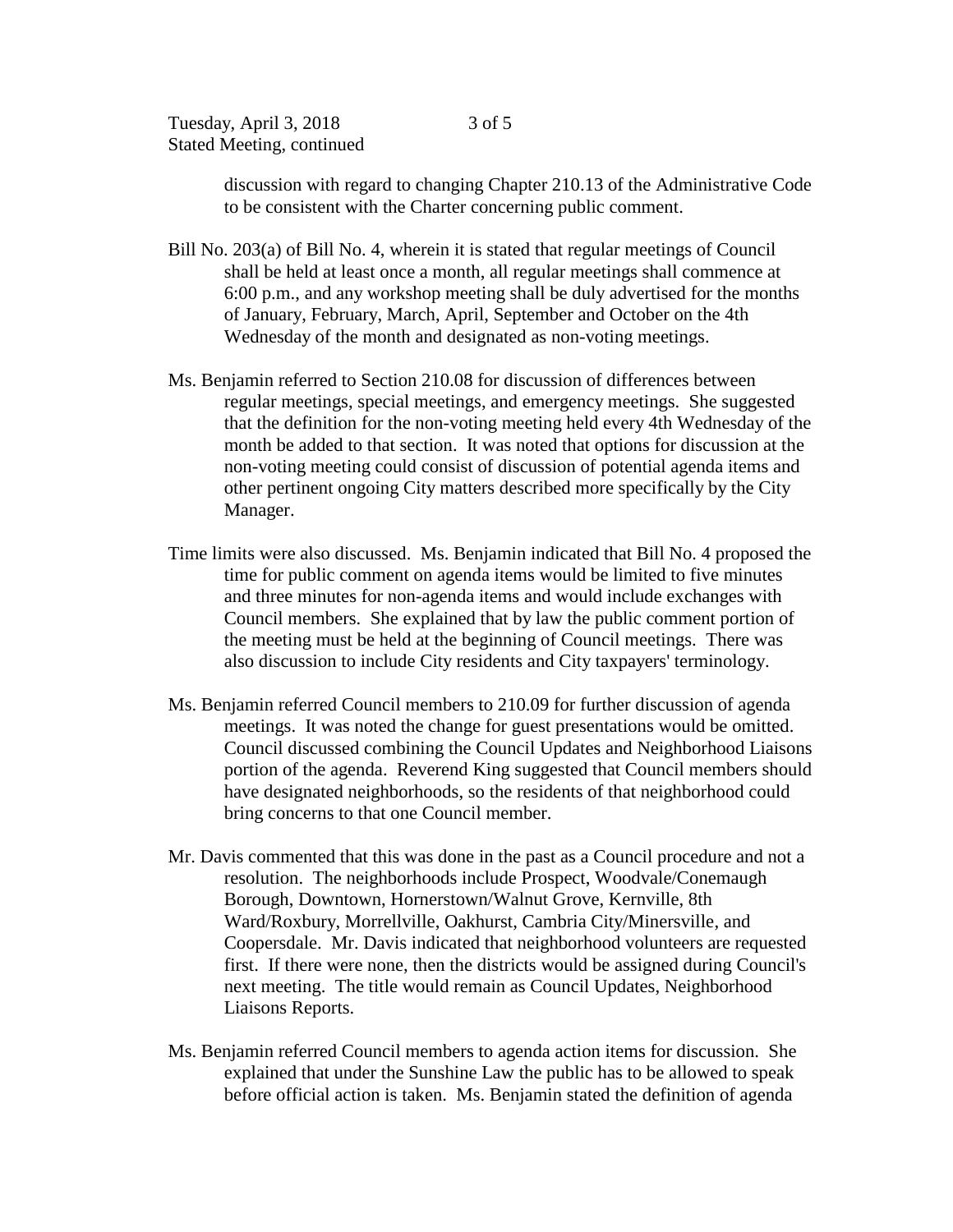action items would include proposed ordinances, resolutions, motions, proclamations, and any other items that appear on the agenda and are subject to a vote. She indicated that those non-agenda action items would be moved to the end of the meeting.

Council members discussed whether Code Complaints should be included on the agenda. Reverend King suggested that the Code Complaints remain on the agenda in summary form. Mayor Janakovic agreed with the summarization but suggested a list be included.

It was noted that Mr. Davis should address any questions of Council members.

- Ms. Benjamin referred to changes with regard to public participation. It was noted that Council would have discretion in consultation with the Solicitor to allow public comment where there are extenuating circumstances. It was noted that Council members and other city officials and representatives should refrain from interrupting or otherwise engaging in conversation with speakers, that public comment period was input and would be discussed further at the appropriate time.
- It was reiterated that reports with regard to neighborhoods would be conducted during the neighborhood liaison reports portion on the agenda.
- Ms. Benjamin explained that the changes should be clearly marked via strikethrough font, underscoring or any other manner of labeling or highlighting that makes any proposed changes clear on the face of the ordinance.
- There was discussion regarding changes to continued budget oversight language, as previously stated that "Council shall be provided with copies of all resolutions, contracts, and agreements following their execution" would now state, "shall/may be provided with electronic copies of all resolutions, contracts and agreements."
- There was discussion with regard to language changes for specific amounts of bonding requirements as well as the use of the word shall. Mr. Davis noted that Council never had bonding before and never had cash other than petty cash. The minimum bond was changed to \$100,000 and 60 days.
- Mr. Davis asked Council to consider whether contact with the Solicitor should be made via the City Manager or via Council as a whole. Ms. Benjamin explained the Home Rule Charter states that Council or the City Manager can request a legal opinion that must be returned in writing. She requested further direction on the matter.